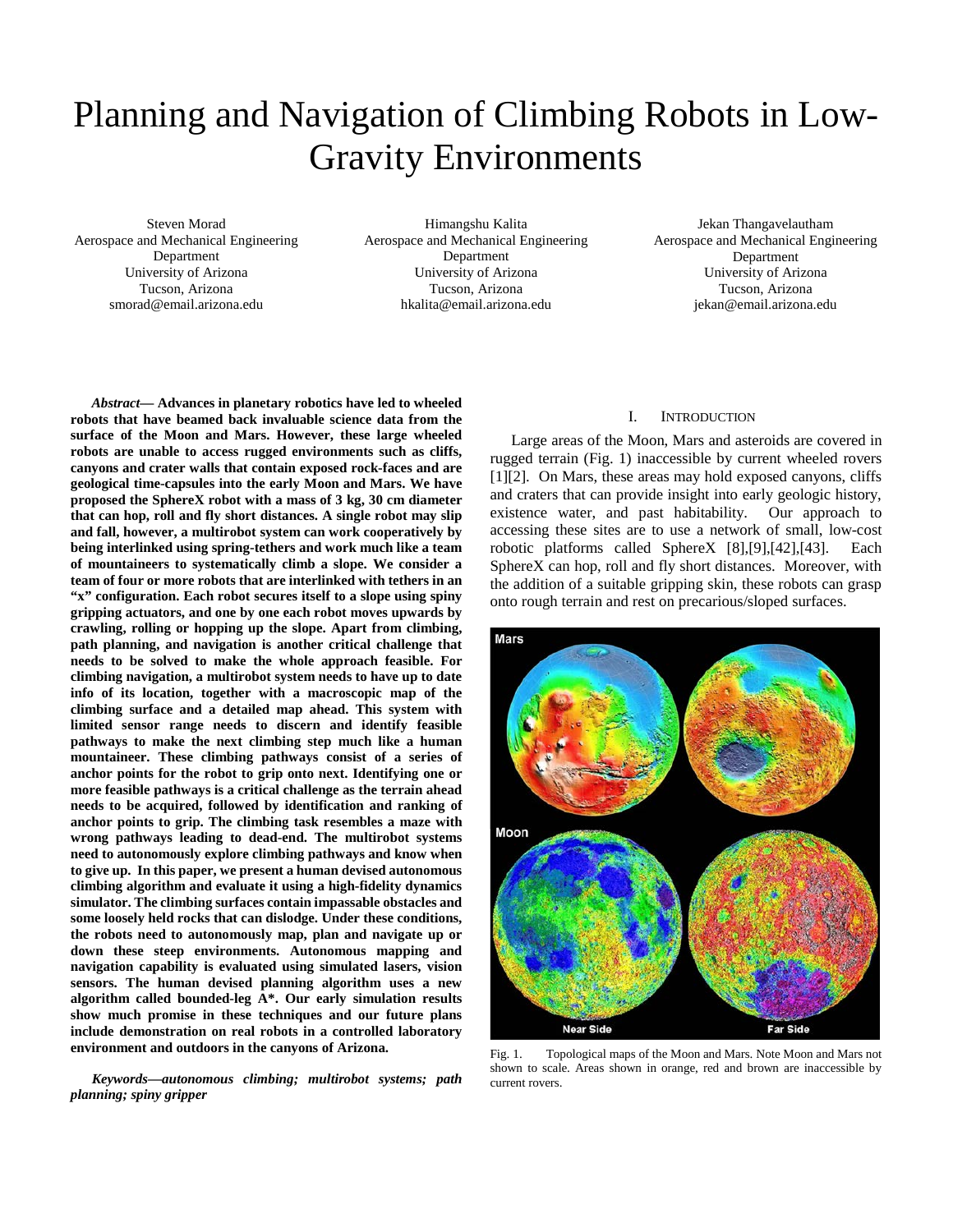These robots can climb up a slope by hopping/rolling up a distance and then gripping on the surface. However, a single robot may slip and fall if the gripping mechanism fails to grasp. This can be avoided by developing a multirobot system that can work cooperatively by being interlinked using spring-tethers and work much like a team of alpine mountaineers to systematically climb a slope.

A multirobot team exceeds the sum of its parts by tackling complex slopes that would otherwise be too risky for a single robot to traverse. The multirobot system is comprised of four spherical robots that are interlinked with tethers in an "x" configuration. Each robot is secured to a slope using spiny gripping actuators, and one by one each robot moves upwards by crawling, rolling or hopping up the slope. If any one of the robots loses grip, slips or falls, the remaining robots will be holding it up as they are anchored.

In this paper, we present dynamics and control simulation of an autonomous multirobot system that cooperates to climb sloped surfaces by successively hopping, rolling and crawling. We then extend this approach to incorporate navigation and planning enabling climbing over long distances. This multirobot approach for climbing sloped cliff surfaces holds great potential for exploring cliff and extremely rugged surface environments on Mars, Moon and asteroids. Recent research suggests that wind may have formed channels down the crater slopes in place of water as seen by high-resolution images from the Mars Reconnaissance Orbiter [11]. Getting up-close and traversing these slopes enables going back in time to get a better understanding of the geological history of Mars.

The benefits of the SphereX system can also be realized on milligravity surfaces such as asteroids. There are 150,000+ asteroids, with a large number located in the asteroid belt between Mars and Jupiter [41]. They range in size with diameters ranging from a few tens of meters to several hundred kilometers. On milligravity surfaces, hopping and flying is simple and uses negligible propellant. However, gravity varies throughout the surface and too much thrust can result in a spacecraft achieving escape velocity. Using the proposed multirobot approach with robots anchored to the surface keeps the entire system secure. In the following sections, we present background and related work followed by system overview, dynamic simulations, discussions, conclusions and future work.

## II. RELATED WORK

Numerous robotic systems have been proposed for extremeenvironment mobility and exploration but climbing sloped natural terrains has always been a major challenge. Much work has been done in this field to develop tethered, legged and wheeled robotic systems. For exploring volcanoes, Dante II was developed which is an eight-legged walking rover with a tethered rappelling mobility system [24]. Teamed Robots for Exploration and Science on Steep Areas (TRESSA) is a dualtethered robotic system used for climbing steep cliff faces with slopes varying from 50 to 90 degrees [25]. NASA JPL successfully demonstrated accessing 90-degree vertical cliffs and collecting samples using the Axel platform which is a twowheeled rover tethered to its host platform [26]. Another

example is the All-Terrain Hex-Limbed Extra-Terrestrial Explorer (ATHELETE) rover developed by NASA JPL which has 6-DOF limbs, each attached with a 1-DOF wheel [27].

Several other robotic systems have been developed that uses friction, suction cups, magnets and sticky adhesives to climb sloped terrains. The Legged Excursion Mechanical Utility Rover (LEMUR IIb) developed by NASA JPL is a four-limbed robot capable of free-climbing vertical rocky surfaces, urban rubble piles, sandy terrains and roads using only friction at contact points [28]. Stickybot developed at Stanford employs several design principles adapted from the gecko lizard like hierarchical compliance, directional adhesion and force control to climb smooth surfaces at very low speeds [29]. Spinybot II can climb a wide variety of hard, outdoor surfaces including concrete, stucco, brick and sandstone by employing arrays of microspines that catch on surface irregularities [30]. The Robots in Scansorial Environments (RiSE) is a new class of vertical climbing robots that can climb a variety of human-made and natural surfaces employing a combination of biologically inspired attachments, dynamic adhesion and microspines [31]. NASA JPL has also developed an anchoring foot mechanism for sampling on the surface of near Earth asteroids using microspines that can withstand forces greater than 100 N on natural rock and has proposed to use it on the Asteroid Retrieval Mission (ARM) [32].

MINERVA, the only hopping robot to have actually flown to a low-gravity body had two rudimentary navigation modes. In mode one, MINERVA would hop in the direction of the goal until it reached the goal. In mode two, it would hop away from the sun to prevent overheating [6]. MINERVA II, slated for a launch within the next few years has a very similar a navigation system to MINERVA I [10]. SLIM is another mission proposed by Japan's Aerospace Exploration Agency (JAXA). It will unload two 1.5 kg landers that will drive up to the mouth of a known lava-tube on the moon and look down into the lava tube [12].

Thayer et al. investigate dynamic mapping of an environment using individual robots, applied to urban combat scenarios [13]. The robots proposed are similar the SphereX, and Thayer highlights the problem of obstacles obstructing the view of smaller robots. *Gingras et al.* [14] describes an image processing process very similar to our path planning and navigation algorithm described here. In their process, 2D Delaunay and ball-pivoting methods are used for surface reconstruction [13]. Both methods were attempted in our simulations, but the approach detailed in our path planning section ultimately generated better results. Wu et al. provides a distributed wall climbing system [35]. This robot consists of a mother robot, a controller, and child robots. The mother requires continuous navigation input from a separate host computer and does not do any navigation itself. Bretl et al. discusses a long-term planning algorithm for a multi-limbed free-climbing robot. Using friction and robot-hands, it was able to climb a rock wall using JPL's LEMUR robot as a platform [36]. As discussed with the LEMUR 3 paper, coordinating a climbing robot with multiple arms, each with many degrees of freedom is extremely complex. The algorithm generates an enormous search space for possible poses, gaits, and by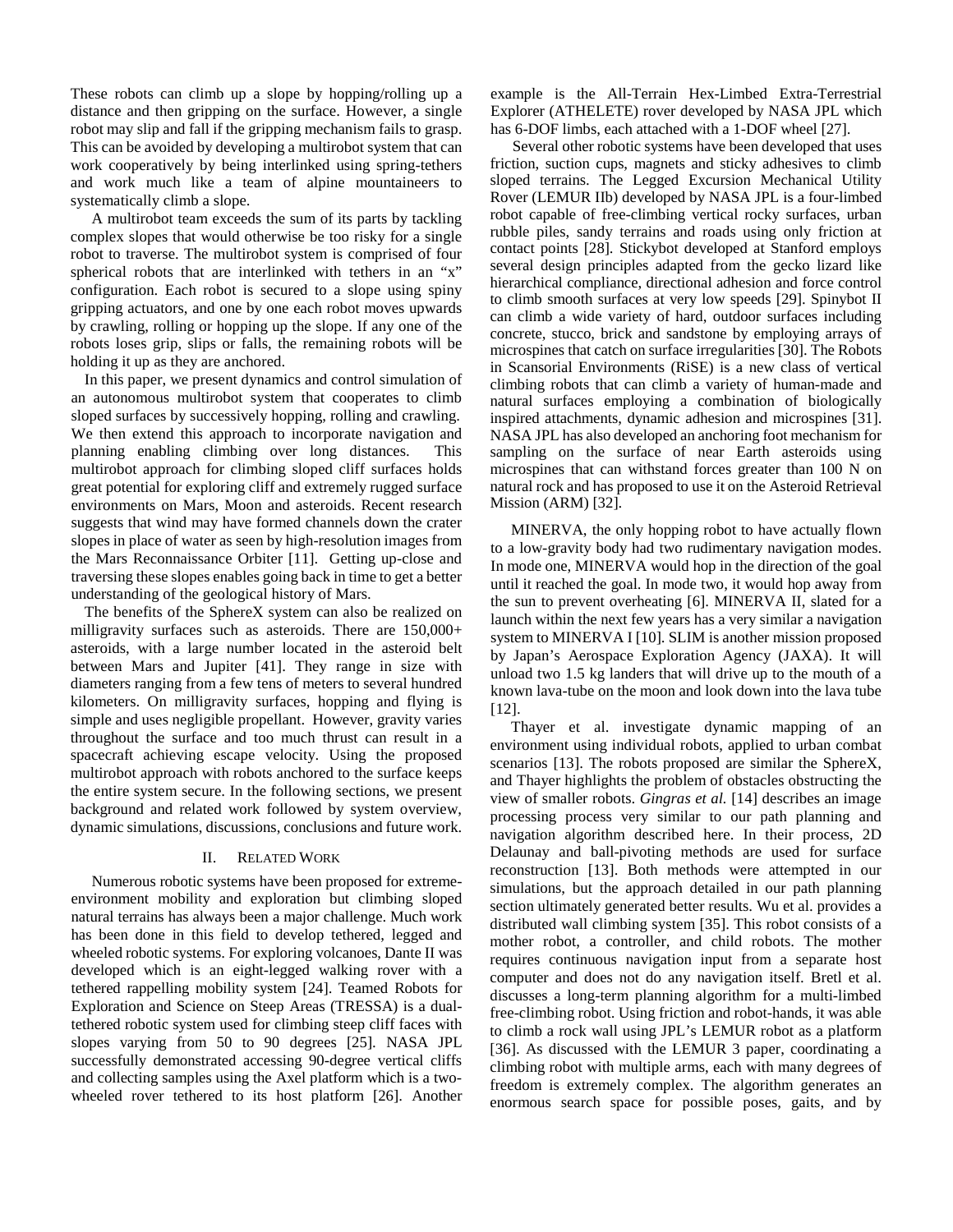extension, paths. While it was able to climb rock walls, this was only possible with human generated graphs of designated anchor points for its robot-hands. Our past work has also shown feasibility of multiple small robots working together as a team [37],[38],[39],[40].

For the proposed multirobot system, the motivation is taken from proven methods used by alpinists to climb mountains. These mountaineers use ice axes and crampons to grip on the surface and climb steep mountain slopes. The use of legs and hands provide four contact points to the sloped surface. The systematic climbing approach is redundant in nature as even when each attempt to grip onto a higher location fails, the climber is still secure with his two feet and one hand gripping tightly onto the slope. Inspired by mountaineers, our approach utilizes a multirobot climbing and flying system that has inherent redundancies to recover from individual slips and falls. Moreover, we provide a way to autonomously search for and designate anchor points.

# III. SYSTEM OVERVIEW

The multirobot system designed to move in vertical/inclined natural sloped consists of four identical spherical robots interlinked together with spring tethers in an "x" configuration. Each robot has a mass of 3 kg and diameter 30 cm. Fig. 2 shows the internal and external views of each SphereX robot. The lower half of the sphere contains the power and propulsion system, with storage tanks for fuel and oxidizer connected to the main thruster. It also contains a 3-axis reaction wheel system for maintaining roll, pitch and yaw angles and angular velocities along x, y and z axes. The propulsion unit provides thrust along +z axis and the reaction wheel system control the attitude and angular velocity of the robot that enables it to perform ballistic hop. Next is the Lithium Thionyl Chloride batteries with specific energy of 500 Wh/kg arranged in a circle. An alternative to batteries are PEM fuel cells. PEM fuel cells are especially compelling as techniques have been developed to achieve high specific energy using solid-state fuel storage systems that promise 2,000 Wh/kg [33],[34]. However, PEM fuel cells require development for a field system in contrast to lithium thionyl chloride that has already been demonstrated on Mars.



Fig. 2. Internal and external view of each SphereX robot.

For sensing, planning and control, a pair of stereo cameras and a laser range finder are mounted to each robot and they rotate on a turret. This enables the robot to take panoramic pictures and scan the environment without having to move using the

propulsion system. Above the turret are two computer boards, IMU and IO-expansion boards, in addition to a power board. The volume above the electronics is reserved for a payload of up to 1 kg. Apart from the proposed propulsion subsystem, all the other hardware components can be readily assembled using Commercial off-the-self (COTS) components.

In the 4-robot climbing system, connections between each robot and tether are made with ball and socket joints. The spring tether introduces three translational degrees of freedom in the system which allows each robot to translate with respect to the others. The ball-socket joint introduces three rotational degrees of freedom in the robot-tether and tether-tether connection, which allows each robot to hop with respect to others. When one robot hops, the other 3 are still engaged to the surface, hence if the hopping robot fails to grip, slips or falls, the other 3 robots will be holding it up as they are anchored. The failed robot will continue to hop until it is able to grip onto the surface at some distance from its initial position. Similarly, the other robots will hop and grip one by one until they attach to a new location.

# IV. CLIMBING SLOPED SURFACES

For climbing sloped surfaces, each spherical robot is equipped with an array of microspines. The robot hops using the propulsion system and reaction wheels and then grips on the rough surface using the array of microspines. However, climbing sloped or vertical cliffs for a single robot is a risky matter. A single robot may slip and fall if the gripping mechanism fails to grasp into the rough surface. However, a multirobot system can work cooperatively by being interlinked using spring-tethers and work much like a mountaineer to systematically climb a slope. We have considered a system of four spherical robots that are interlinked with four springtethers in an "x" configuration which work cooperatively to climb a slopped rough surface as shown in Fig. 4.



Fig. 3. Cliff climbing multirobot system.

The connections between the robots and tether are made with ball and socket joints. The spring tether introduces one translational degree of freedom in the system which allows each robot to translate with respect to the other robots. The ballsocket joint introduces three rotational degrees of freedom in the robot-tether connection and the tether-tether connection,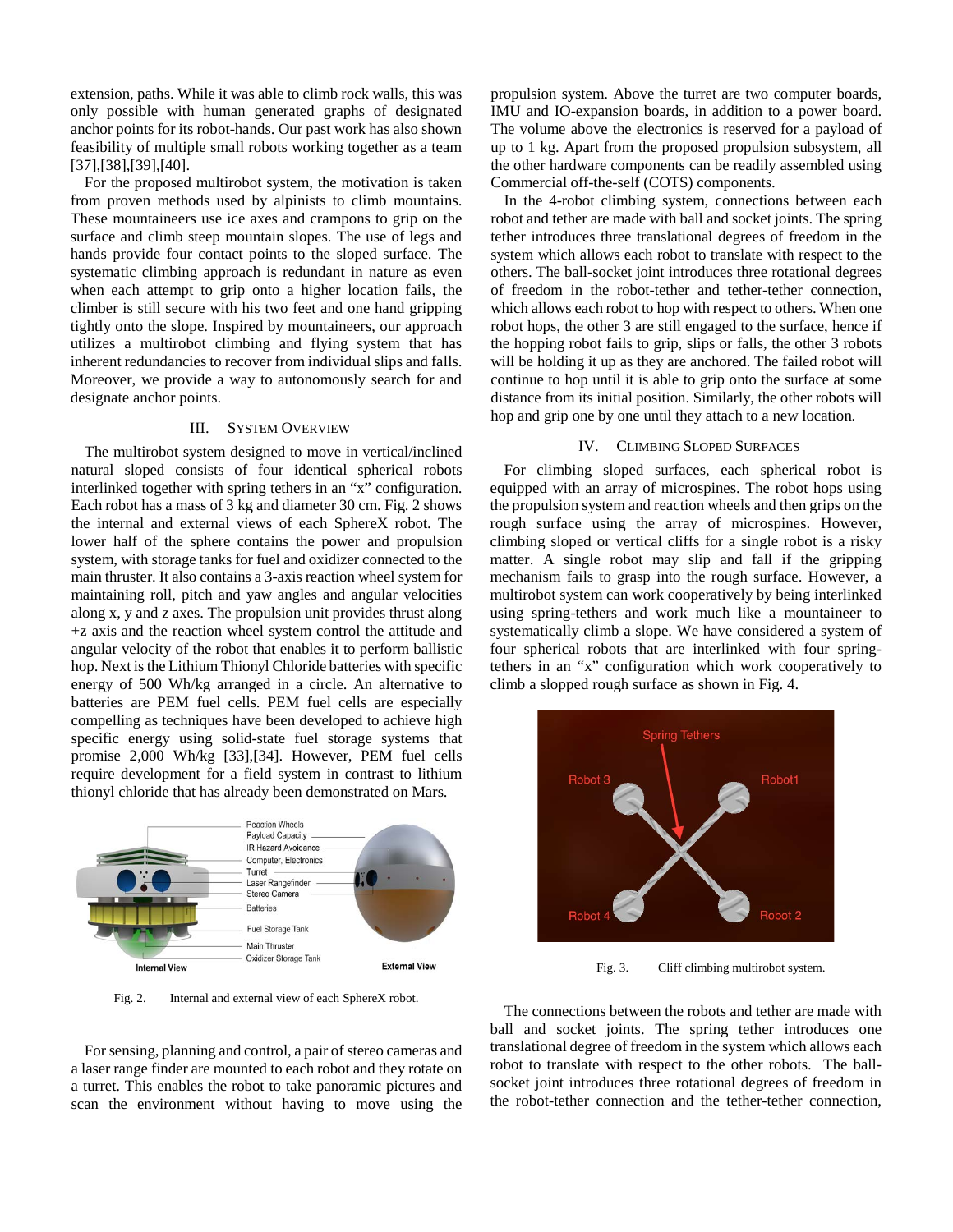which allows each robot to hop with respect to the other robots resulting in 3-dimensional movement of the whole system. Fig. 10 shows a Matlab 3D VRML dynamics simulation of a team of 4 robots climbing a slopped surface. In Fig. 10.1 all robots are gripping onto the slope surface. Robot 1 disengages its grip and hops a distance *d* forward and then grips again on the surface. When robot 1 hops, the other three robots are still gripping to the surface, therefore if robot 1 loses grip, slips or falls, the remaining robots will be holding it up as they are anchored. Robot 1 continues to hop until it is able grip onto the surface at a distance *d* from its initial position. Similarly, in Fig. 4.2-10.5 robot 2, 3 and 4 hops and grips on the surface as shown until each robot is displaced by a distance *d*. Fig. 4.5 shows the final configuration of the robot system after it had climbed a distance *d* up the slope.

The surface of each SphereX robot consists of hundreds of microspines. For the robot to climb a wide variety of rough surfaces, it has a combination of large spines as well as smaller spines spread uniformly. Each spine has a shaft diameter of 200-300 µm and a tip radius of 12-25 µm. The maximum load that each spine can sustain per asperity is 1-2 N. Each robot has a mass of 3 kg and each tether has a mass of 0.15 kg, making the mass of the whole system approximately 12.6 kg. On Mars, with a  $g$  of 3.7 m/s<sup>2</sup>, the spines need to sustain a load of 47 N. With each spine/asperity contact capable of sustaining 1-2 N load, a minimum of 28 spines should be engaged. With each robot rolling or hopping at a time, the other three robots must share the total load, hence a minimum of 10 spines need be engaged for each robot.



Fig. 4. Sequence of robot movement to climb a steep slope. Each robot hops up the slope, individually and in sequence and grips to the surface. The robots are all attached using spring tether.

Figure 11 shows how the position of each robot and the central tether hub change with time. The initial position of robot 4 is at the origin (0,0,0) and that of robot 1, robot 2 and robot 3 are  $(1,1,0)$ ,  $(1,0,0)$  and  $(0,1,0)$  (m) respectively. Each robot hops one at a time resulting in the change in position of the instantaneous center. Fig. 12 shows the change in  $x$ ,  $y$  and  $z$ coordinates of the "instantaneous center" of the system as its climbing. After four successive hops total, one by each robot, the instantaneous center moves a distance of 0.75 m along *y*axis in 10 seconds.



Fig. 5. Change in position of each robot and the instantaneous center during a climb.



Fig. 6. Change in x, y and z coordinate of the instantaneous center during a climb.

#### V. PLANNING AND NAVIGATION FOR CLIMBING

In this section, we extend the climbing techniques shown in the previous section towards exploring an entire slope or a hill. Due to the imaging resolution of current orbiters [11] path planning cannot be done ahead of time and must be done in-situ. Onboard image processing algorithms need to function with incomplete data. Given the height of the SphereX, the terrain can easily obscure the robot's vision (Fig. 8).

Due to small size and power limitations of the SphereX robots, our intent has been to develop a path planning algorithm that is robust and scalable yet can operate on a relatively lowperformance microcontroller. We split the navigation problem into two distinct distance-based scales, the local and global scale. The local scale encompasses what is immediately visible to the robot. The global scale will keep track of where the robot has been, and where the robot is in relation to its final target. We will refer to maps of the local area as "scenes", to discern them from the global "map".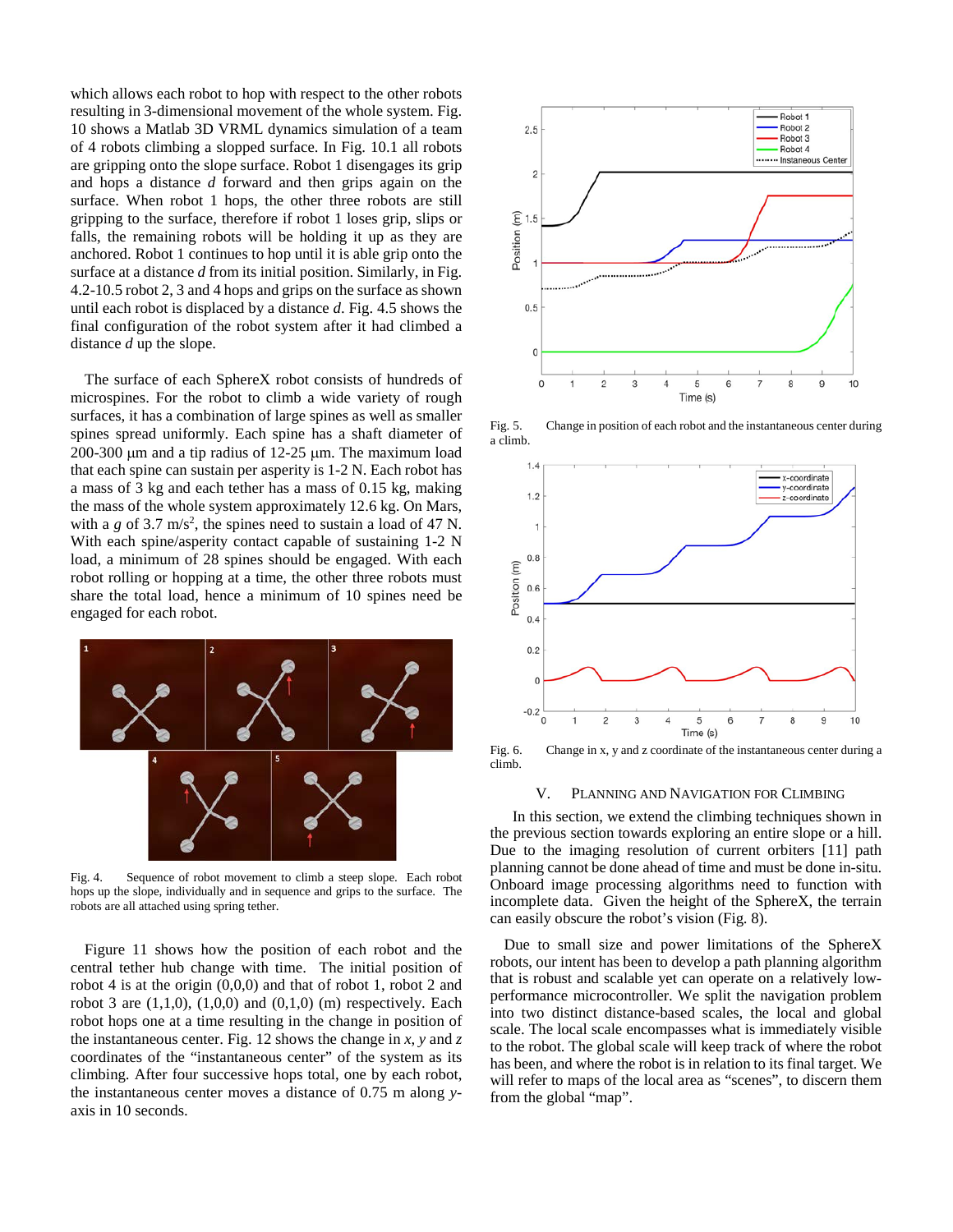We have come up with a real-time process to generate scenes from LIDAR data. This process will also generate a hopping path through the scene in the direction of the target. The process will run individually on each SphereX node, before each hop. The algorithm for the global phase will ultimately run on the scene data provided by this process. A visual overview of the process is presented in Fig. 7. We describe the various phases below.

# *A. Scene Mapping and Routing Process*

*1) Point Cloud Generation:* A servo-mounted laser rangefinder is used to generate point cloud data. The sensor uses the round-trip time of the laser to calculate its surroundings. Timing and sensor angle data are converted to points in 3D Cartesian space. Since the SphereX robots are low to the ground, much of the environment will be obscured (Fig. 8). The process is built around the fact that SphereX's vision will be obscured by boulders, hills, and dips. A large part of the process's purpose is to extract as much information as possible from the point cloud.

*2) Normal Recovery:* The following surface reconstruction phase requires normal vectors for each vertex. Unfortunately, the LiDAR scan only provides the coordinates for points, not their orientation. A plane is fit to each vertex and its *k* neighboring vertices in the point cloud. The normal vector of this plane is then used as the normal vector for the vertex.

*3) Surface Reconstruction:* Due to visual obstructions, the point cloud data from the scanner does not form a continuous mesh. Working with a discontinuous mesh is difficult (Fig. 13), so surface reconstruction is used to fill in gaps and generate a continuous mesh. Screened Poisson Surface Reconstruction (SPSR) [15] is a popular and welltested method for noisy data and works well for our use case. SPSR generates a continuous mesh of the scan using the computed vertex normals. Here, obscured areas will be filled in, and discontinuities will be smoothed. SPSR is based on an indicator function *χ*, which will mark a vertex *v* as either in or not in the surface. Given oriented points (vertices with normals), the gradient  $\nabla_{\gamma}$  is computed. SPSR computes this by solving the Poisson equation [16]. Additional reconstructive algorithms, such as ball pivoting and VCG were attempted, but they did not guarantee a closed surface like SPSR did. In testing, we found that SPSR performed very well, providing data very close to the actual surface.

*4) Anchor Point Selection:* Once a continuous surface is generated, it can be evaluated for potential points to hop and "anchor" to. In the case of the SphereX, we look for surfaces suitable for microspine grippers. Each vertex will receive a positive score based on how 'risky' it is to anchor to, with a score of zero being the safest. The score will change depending on the type of grippers and the features of the operating environment.

*5) Graph Generation:* A directed graph is formed from the best anchor points to allow for fast analysis and path planning. All anchor points vertices are sorted by ascending score. Anchor points scoring above a threshold are culled to improve graph generation performance. The remaining anchor points are used as vertices in the directed graph. These vertices are potential hop targets. Edges are generated from each anchor vertex to their local neighbors. Each edge contains two different weights. The first weight is the Euclidean distance from vertex *a* to vertex *b*, denoted as *dab*. The second weight for a given edge from vertex *a* to *b* is *L*′*ab*, defined as:

$$
L'_{ab} = L_b + r_b
$$

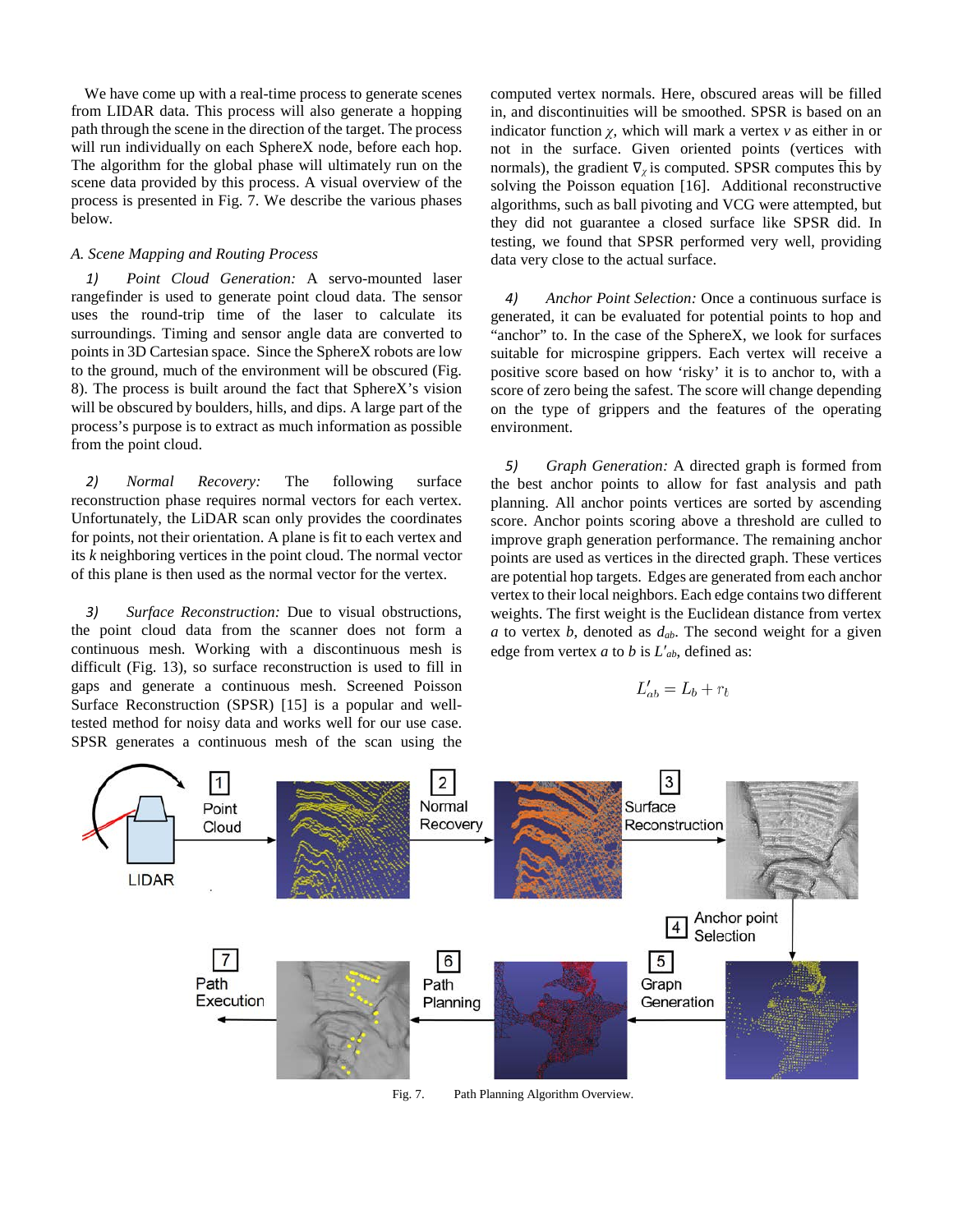where *r* is the score of the vertex computed during anchor point selection. After this phase, the process will be working with the newly created directed graph instead of the surface.



Fig. 8. The SphereX robot shown in red is low to the ground and as a result, areas in front of the robot can be obscured as shown.

*6) Path Planning:* Given a directed graph, path planning in the scene is easy. However, we must remember that our SphereX climbing system consists of four separate robots with a maximum hop distance *hmax* connected to a central point by a limited length spring-tether.

We propose new algorithm based on A\*, called bounded-leg A\* to keep the four robots with differing potential paths together. A\* is a standard algorithm for efficiently finding a path from node *a* to *b* in a graph. Fig. 9 contains a brief explanation of the  $A^*$  algorithm [17]. Bounded-leg  $A^*$  ensures that the SphereX nodes never stray too far from each other, and that they only consider hops that are physically possible. With Bounded-leg A\*, each node is connected to the central hub with a draw-wire encoder, measuring the current distance from the node to the hub. Using this encoder, bounded-leg A\* will provide a series of hops for SphereX to reach the goal without any communication between the nodes.



Fig. 9. The A\* algorithm generates the shortest path between two vertices. For this scenario, the algorithm moves the blue ring from the red (start) node to the green (goal) node. The edges will turn blue as each is explored. A\* picks the path that minimizes the distance between the start and the goal vertices. A\* analyzes the path via node 2 (b) but determines it's a dead-end. Then it attempts

via node 3 (d) and finds a path to goal. Similarly, it also finds a path via node 1, but find the node 3 path is shorter. .

Bounded-leg A\* is run separately on each SphereX node, generating a path for each SphereX node (Fig. 10 and Fig. 11). Since each iteration is run independently of other nodes, this algorithm can run on a variable number of SphereX nodes. Dealing with a node failure in this case is straightforward. The faulty node can sever its tether, and bounded-leg A\* will continue to plan individual paths on the remaining nodes, indifferent to the loss of a node. Bounded-leg A\* even makes it possible to detach functional nodes, and have the nodes continue on to separate goals. This can be used to maximize area coverage in a limited amount of time.

```
# Prune edges that
# are too distant
# to hop to
for edge in graph:
     if edge.weight.distance > max_hop_distance:
         graph.discard(edge)
astar(graph)
```
## def astar(graph):

```
 for edge in vertex.neighbors
 ...
        hub_pos = get_hub_pos()
        if euclidean_distance(
            edge, hub_pos
         ) > max_tether_length:
            graph.discard(edge)
 ...
        cost = edge.weight.loss
         ...
```
Fig. 10. Psuedo-code for the bounded-leg A\* based on based on NetworkX's A\* [18]



Fig. 11. Four SphereX robots in the x-configuration. Robot *m* hops to anchor point *v* when the node  $|\text{cm+h}| \leq r_{\text{max}}$ , where  $r_{\text{max}}$  is the maximum length of a tether.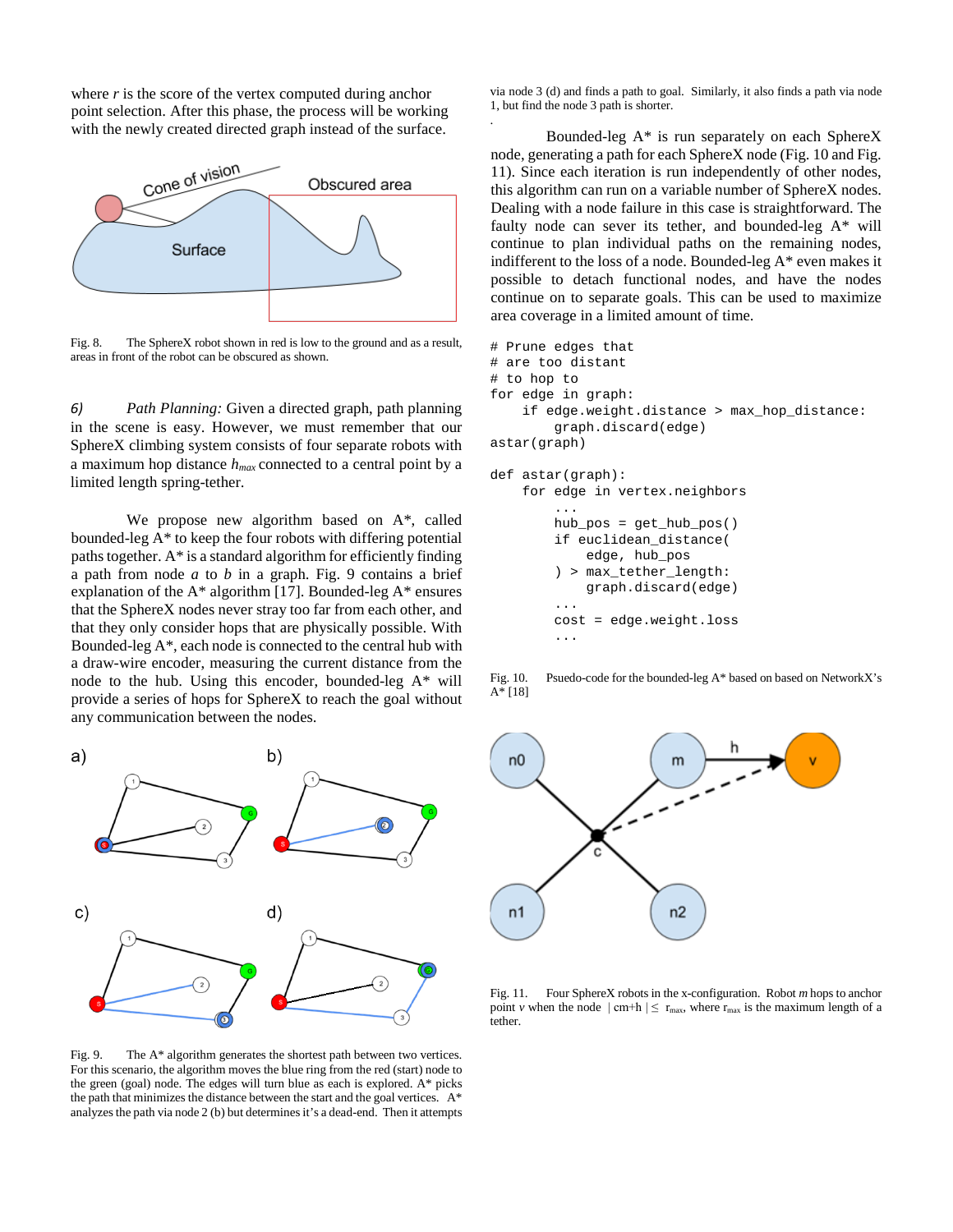*7) Path Execution:* Each iteration of the above process generates scene data. The scene and onboard inertial measurement data will be fed to a simultaneous localization and mapping (SLAM) algorithm to generate a global map. Given enough scene data, the map will converge to SphereX's surroundings.

D\* runs on the global map and provides a path to the goal.  $D^*$  is an iterative algorithm that will plan a path to the target, and when it discovers an obstruction will replan a new path. D\* is the standard for fast robotic path replanning. A visualization of the  $D^*$  algorithm is presented in Fig. 12.  $D^*$  will feed directional orders back into the local pipeline. The local and global planner operate on a 2D grid of cells. Each cell represents a scene, and the entire grid represents the global map. In each cell, we have scene data such as rocks, crevices, tunnels, and other environmental features. As we move from cell to cell, we start to fill up the grid with environmental data.

Fig. 12 shows an example of  $D^*$  in action. The path planning algorithm will naively plan the shortest path to  $(1, 3)$ , consisting of  $(1, 1)$ ,  $(1, 2)$ , and  $(1, 3)$ . The global planner will ask the local planner to move in the southern direction. The local planner scans the cell (1, 1) and plans a series of hops to reach the cell (1, 2). The SphereX executes these hops and replans the path to (1, 2) multiple times within cell (1, 1), but eventually reaches the center of cell (1, 2). As the SphereX robot moves south, it obtains a detailed map of  $(1, 1)$  and the map of upper half of  $(1, 1)$ 2). The global planner triggers the local planner to move South from  $(1, 2)$  to  $(1, 3)$ . The SphereX starts hopping south towards (1, 3). Unfortunately, after a few hops the local planner notices a giant crevasse between cells (1, 2) and (1, 3) (shown in red) that is too big to jump across. Bounded-leg A\* cannot find a solution for  $(1, 2)$  to  $(1, 3)$ . The failure is fed into the global system, which presented as a horizontal "wall" between (1, 2) and  $(1, 3)$  to  $D^*$ .  $D^*$ , will then re-route around the obstacle, changing the route from  $(1, 1)$ ,  $(1, 2)$ ,  $(1, 3)$  to  $(1, 1)$ ,  $(1, 2)$ ,  $(2, 1)$ 2), (2, 3), (1, 3).



Fig. 12. SphereX robot using the D\* planning algorithm to circumvent an obstruction shown in red.

### VI. SIMULATION STUDIES

A rock wall was scanned with a LIDAR system with a range of 5.6 m and 3 cm of error, providing a point cloud of over thirty thousand vertices (Fig. 13 left). The scan location was 0.25 m away from the vertical wall, simulating the vertical height of the SphereX. This generated two orders of magnitude more resolution than current orbiters can provide [11],[19]. The 3D point cloud was stretched to simulate a surface that was 500 m tall. Point cloud vertex normals were computed by building the planes presented in Fig. 13 (right). SPSR was applied to point cloud, producing Fig. 14.



Fig. 13. (Left) Point cloud of a 5.6 m rock wall composed of over 30,000 vertices. (Right) Microplanes generated to compute vertex normal.



Fig. 14. 3D Surface generated using SPSR.

Anchor points were selected assuming an asteroid surface environment. Two separate criteria were chosen to select anchor points, relative height and surface flatness.

Microspine grippers perform exceptionally poorly on regolith and other sand-like materials [20]. To minimize risk of slipping or sinking, the SphereX nodes must avoid areas with regolith. Generally, depressions such as pits, valleys, and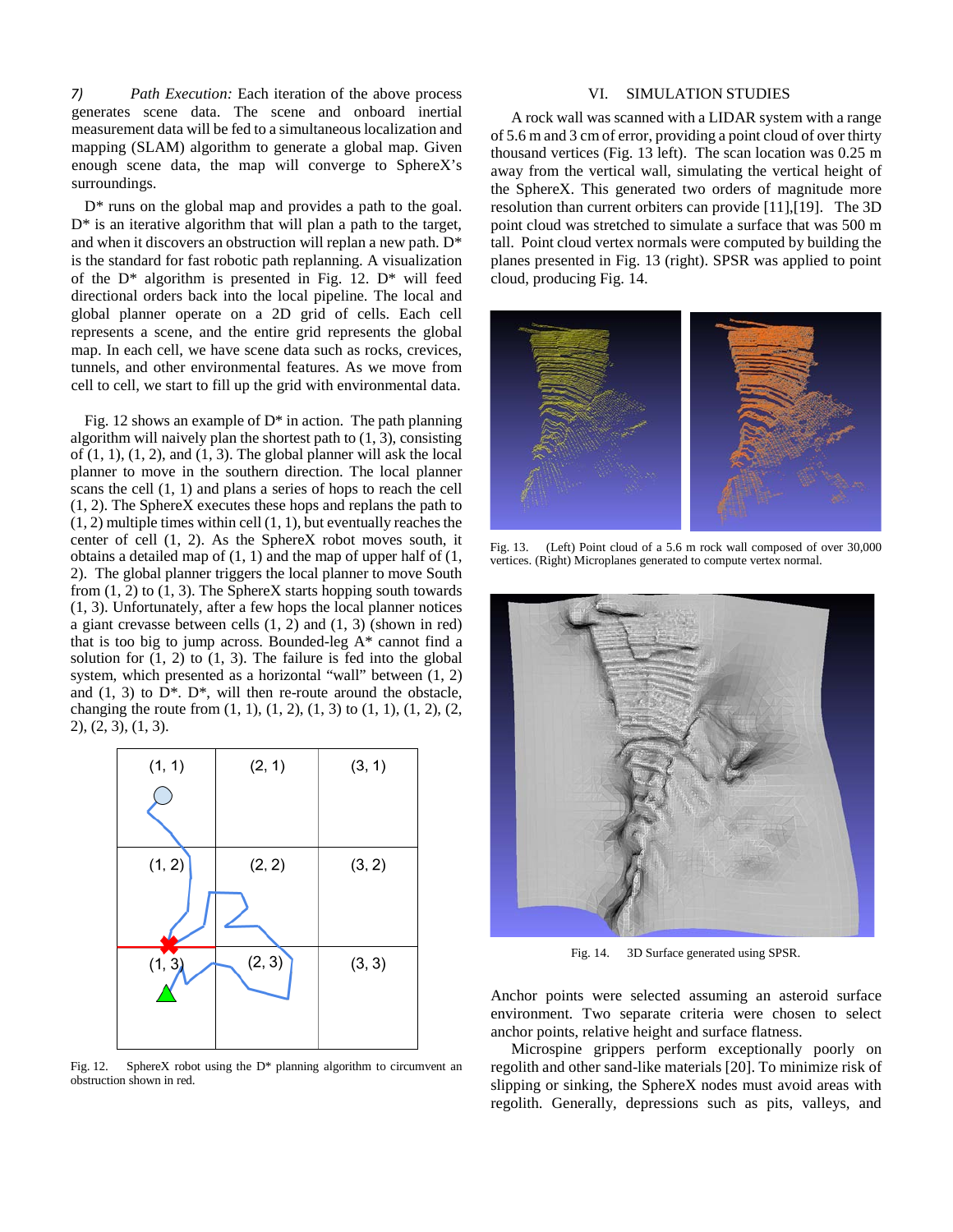craters will contain deep regolith deposits, as gravity causes regolith to migrate downwards over time [21]. To avoid these areas, we used relative height. This has the added bonus of providing a better vantage point for obtaining better scan data.

We cannot expect to have an accurate gravitational model of non-spherical bodies before visiting and measuring their gravitational fields [22]. While this paper does not focus on dynamics, it's important to note that uncertainty in the gravitational field of a body will lead to uncertainty in the hop trajectory calculations. To help mitigate this risk, we computed the flatness of the surface around an anchor point as a second criterion. If a robot were to hop and miss its target, the hope is that it would not fall into a hole or collide with a jagged rock edge. The best case would be to land in a flat area, clear of obstacles.

We plan to test optical granulometry as a third criterion to assess the regolith conditions at our hop target [23] once our real-world tests begin. The anchor points provided above were used to build the directed graph. The bottom eighty-five percent of vertices were dropped to improve performance, with the remaining fifteen percent forming the graph. Bounded-leg A\* was run independently on each SphereX node, producing four separate paths, one for each SphereX node (Fig. 15). The planned route was reviewed by the team and found to be feasible. The planner was also run on Itokawa, the asteroid visited by Hayabusa I and is shown in Fig. 16 [12].



Fig. 15. A path generated by a team of SphereX robots at starting location. The individual paths of each SphereX robot are colored blue, black, brown, and purple respectively. Yellow dots and lines are the vertices and edges respectively in the directed graph generated by the planner. The maximum hop distance per node was 10 m. Note that the path goes behind the mountain into unknown terrain. SPSR has estimated what is behind the mountain, but this may change as the robots get closer and get more accurate data.



Fig. 16. Path shown for a team of four SphereX robots between two selected locations on asteroid Itokawa. A maximum per-robot hop distance was set to 30 m.

The planner, written mostly in Python, completed in under five seconds on an AMD Ryzen 5 1600. The majority of computational time was spent on anchor point identification. With additional optimization, there is a pathway to execute the planner at 1 Hz, allowing for multiple mid-air vantage points that will greatly improve map coverage. This also opens to door to mid-hop trajectory changes, if desired.

# VII. CONCLUSIONS

In this paper we presented a multirobot system for cooperative cliff climbing and steeped surface exploration. We presented a navigation and planning system to enable fully autonomous trekking hundreds of meters at a time. The technique uses a form of the A\* algorithm called bounded-leg A\* introduced in this paper. The path planning, and navigation algorithm is generic enough that it can be implemented on other hopping robots. In addition, it can handle incomplete and limited 3D data. In this paper, the planner was applied on a 3D topology generated using real LIDAR scans. The results show the algorithm effectively prunes infeasible pathways and selects one of several feasible pathways found. The planner was also applied on 3D models of asteroid Itokawa. Beyond simulation, our efforts are now focused on implementing the algorithm on real robots and testing them in a controlled laboratory environment.

#### **REFERENCES**

- [1] T. Kobayashi, Y. Fujiwara, J. Yamakawa, N. Yasufuku, and K. Omine, "Mobility performance of a rigid wheel in low gravity environments," *Journal of Terramechanics*, vol. 47, no. 4, pp. 261–274, 2010.
- [2] R. Siegwart, P. Lamon, T. Estier, M. Lauria, and R. Piguet, "Innovative design for wheeled locomotion in rough terrain," *Robotics and Autonomous systems*, vol. 40, no. 2, pp. 151–162, 2002.
- [3] J. Saito, H. Miyamoto, R. Nakamura, M. Ishiguro, T. Michikami, A. M. Nakamura, H. Demura, S. Sasaki, N. Hirata, C. Honda, A. Yamamoto, Y. Yokota, T. Fuse, F. Yoshida, D. J. Tholen, R. W. Gaskell, T. Hashimoto, T. Kubota, Y. Higuchi, T. Nakamura, P. Smith, K. Hiraoka, T. Honda, S. Kobayashi, M. Furuya, N. Matsumoto, E. Nemoto, A. Yukishita, K. Kitazato, B. Dermawan, A. Sogame, J. Terazono, C. Shinohara, and H. Akiyama, "Detailed images of asteroid 25143 itokawa from hayabusa," *Science*, vol. 312, no. 5778, pp. 1341–1344, 2006.
- [4] G. Genta, *Mobility on Mars*. Cham: Springer International Publishing, 2017, pp. 218–238.